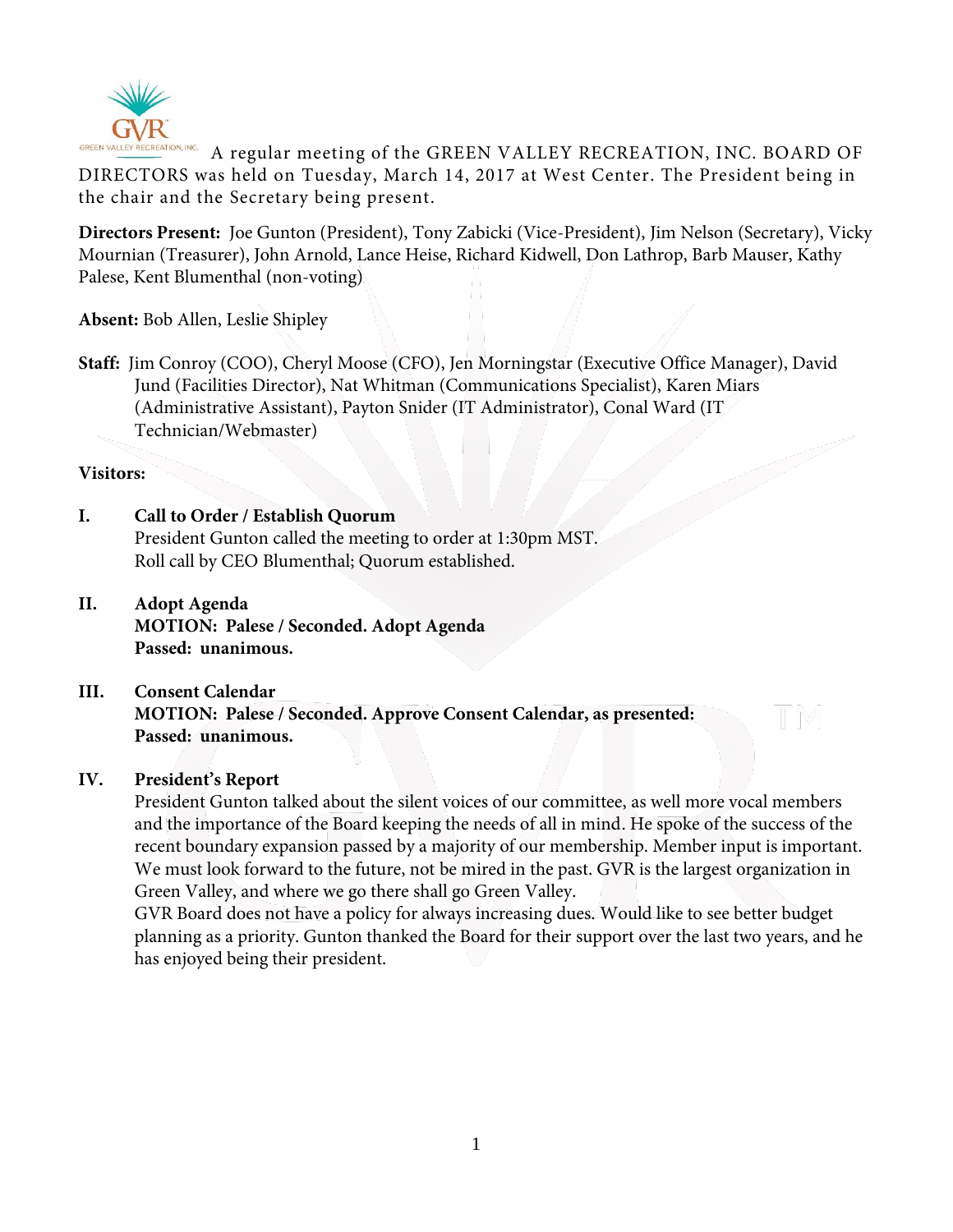## **V. CEO Report:**

Today is recognized as "Pi Day". Many celebrate Pi Day by serving all sorts of delicious pie, but it gets its name from the mathematical Pi, the ratio of a circle's circumference to its diameter Equal to 3.14159265358979323846... (the digits go on forever without repeating). Today's date is March 14, the third month, 14th day - hence, Pi Day. The relevance of Pi day is that it has to do with a circle, and distance within a circle: perhaps a circle of life, circle of community, circle of fire, intersection circle. Something to think about, or not.

That brings me to our 1st Annual CultureFest held at West Center last Saturday. It was one of the most amazing and uplifting events I've ever attended. Sort of a Circle of Community. How many of you were there? We won't know for certain for a few weeks, but we think at least 1000 people participated. The were several Mariachi bands, and a ceremonial blessing with phenomenal Hoop Dancing of Navajo Tony Redhouse, food vendors, crafts exhibitors and representatives of local tourist sites.

Let me read to you what Tony Redhouse said about you and the event in correspondence to Michelle Phillips, Executive Director of the Greater Green Valley Community Foundation and cochair of the event:

### Oh Michelle,

I could not have found more fertile hearts ready to receive seeds of consciousness and healing, then this Green Valley community! This was one if the most memorable and treasured Concerts I have ever done in my career. The Heavens guided this event and poured out the blessings that each person was seeking. Thank you for the cherished opportunity to share my heart beat freely. Bless you for creating this healing event. Tony

I want to thank all volunteers who assisted at CultureFest from the GVR Board, GVR Foundation Board, and the Community Foundation, and a special shout out of thanks to GVR staff who as always were exceptional in providing needed assistance in a timely, efficient and effective manner. Special thanks go to the project manager, Lynda Campbell, whose tireless efforts to make this first event a success paid off handsomely.

#### **VI. New Business**

**A.** 2016 Audit Report

**MOTION: Zabicki / Seconded. Accept audit report as presented Passed: 9 yes / 1 abstain (Lathrop)**

## **B.** 2016 Budget Surplus Allocation

**MOTION: Mournian / Seconded. Approve FA recommendation to allocate the remaining net 2016 surplus of \$34,764 to the Initiative Reserve Fund. Passed: unanimous**

# **C.** Partnership for an Envisioned Future for Green Valley **MOTION: / Seconded. Endorse the joint Resolution "Partnership for an Envisioned Future of Green Valley, Arizona" as presented. Passed: unanimous**

**Motion Amendment Kidwell / Seconded. Remove paragraph two, as it is redundant. Amendment passed: unanimously**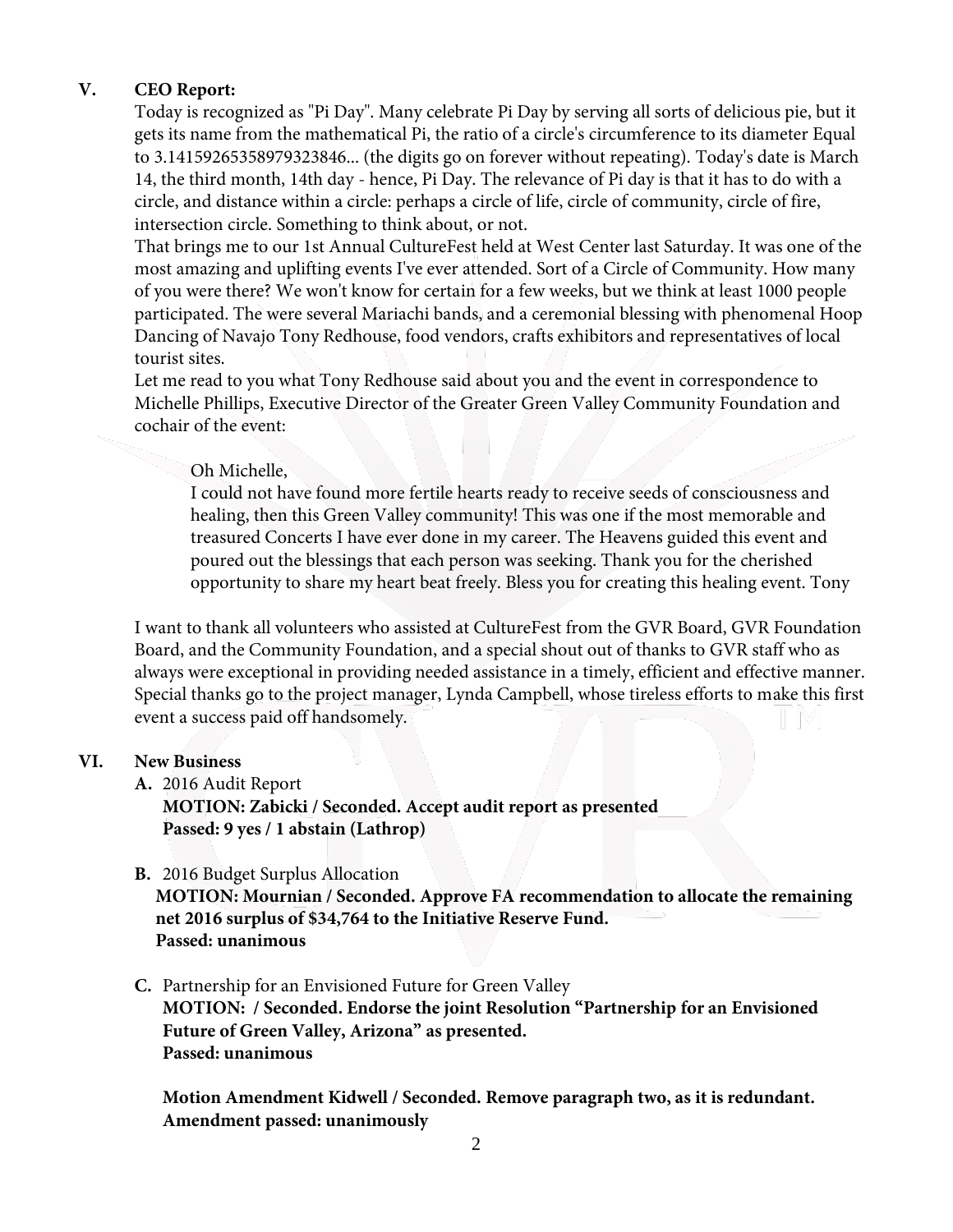#### **D.** Kino Landing

**MOTION: Gunton / Seconded. Authorize CEO to negotiate Memorandum of Understanding (MOU) with ACCESS|O Group to establish an initial framework that will allow GVR to participate as a strategic operating partner in The Village at Kino Landing developments as described in the Exhibit, with negotiated MOU terms subject to Board approval.**

**Passed: 9 yes / 1 abstain (Heise)**

**Motion Amendment Lathrop / Seconded. and a Board Director be a member of the team that develops MOU. Passed: 9 yes / 1 abstain (Kidwell)**

**Motion Amendment TWO Gunton / Seconded. Add "and presentation for GVR Membership for comments" to the end of the statement Passed: unanimous**

*Full amended motion: Authorize CEO and appointed member of the Board of Directors to negotiate Memorandum of Understanding (MOU) with ACCESS|O Group to establish an initial framework that will allow VR to participate as a strategic operating partner in The Village at Kino Landing developments as described in the Exhibit, with negotiated MOU terms subject to Board approval and presentation to GVR Membership for comments.*

### **E.** Pickleball Complex

**MOTION: Arnold / Seconded. Authorize CEO Kent Blumenthal to begin a search and evaluation for property that will be used for the Pickleball Complex and other uses described in the WSM Strategic Plan that will service GVR members. Passed: unanimous**

**Amend Motion: Mournian / Seconded. In consultation with P&E Committee and include in 2017-2018 Work Plan Passed: unanimous**

*Full amended motion: Authorize CEO, in consultation with the P&E Committee, to a search and evaluation for property that will be used for the Pickleball Complex and other uses described in the WSM Strategic Plan that will service GVR members; further, include this activity in the 2017-2018 Work Plan.*

#### **VII. Standing Committee Reports A. Audit** – No report

- **B. Board Affairs** No report
- **C. Fiscal Affairs**  Director Mournian commented on an email was sent to the Fiscal Affairs Committee.
- **D. Planning & Evaluation** No report